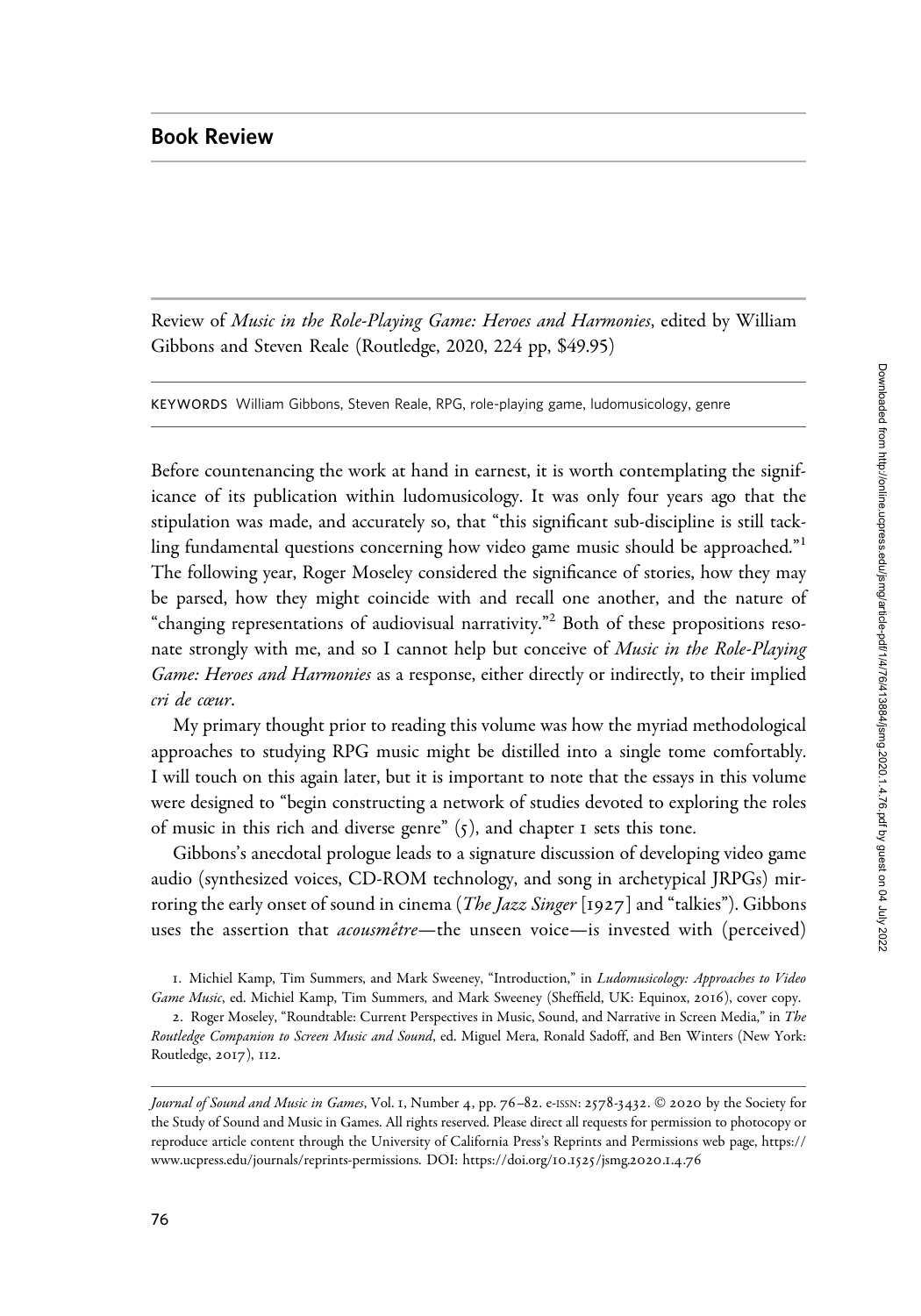magical power to demonstrate audiovisual parallels that transcend media, as found in the character Elena's mysterious unseen voice  $(12)$  in the part-talkie *Grandia II* (2000). Such "musical moments" have become almost idiosyncratic to a subset of JRPGs (17). To me, Gibbons's most arresting point is how the "magical" experience of nascent film sound is evinced in the conceit of wielding psychological and magical energy through song in the Lunar and Tales series games and in Final Fantasy X. The chapter is an excellent commentary on temporally distanced yet phenomenologically connected audio development in early cinema and in JRPGs.

This is followed by Karen Cook's insightful (and genuinely humorous) analysis of that most dryly sardonic game, *The Bard's Tale* (inXile, 2004). Cook sets up the parameters of aural geo- and chronolocation (a sense of time and also of place) and fantasy RPG design tropes. She comprehensively contextualizes the game's rather special combination of anachronistic musical representations and antihero rhetoric, and she analyzes the Bard character in terms of the lore and traditions of games, films, literature, and history. One line in "The Things I Do for Lust ..." summarizes Cook's characterization of rock and roll music undermining the game's high-fantasy-cum-Elizabethan setting perfectly: "The Bard would be happier playing *Guitar Hero* than actually being a hero" (31).

Following this, Tim Summers's evaluation of the "naïve aesthetic" in Mother/Earth-Bound Zero more consciously runs with the "Magical Melodies" theme. Here Ben Winters's concept of shared musical experience for characters and audiences<sup>3</sup> is harnessed as a means to challenge the non-diegetic categorization of music in *Mother* (Ape, 1989). In addition to examining cultural manifestations of the soundtrack, Summers shows how the shared audiovisual aesthetic of clarity and simplicity are (magically) brought together in an intentional design scheme rather than an imposed one; summarily, instead of "aspiring to complex textures and topoi established in symphonic or instrumental music... *Mother* appears to embrace its technological limitations"  $(47)$ .

Part II of this volume, "Mystical Metaphors," sees Kevin Burke critique music and sound within an 8-bit RPG framework and their ability to symbolize the narrative of Lagrange Point (Konami, 1991). Burke merges theories of agency, the "interface," and determinism with circuit-based componentry of the Konami VRC7 memory management controller and the manipulation of synthesized low-frequency oscillator effects. Elucidating a discussion concerning this kind of subject material should not be taken lightly. The potentially esoteric technical language and sound/audio processing measurements canvassed are so conspicuous that this almost feels like the "odd one out" of all of the chapters. Burke's mastery of the nomenclature and expertise in the synthesized audio production sphere, however, mean that the mapping of the synthesized instrument that provides the game's audio onto in-game characters, locations, and weapon modifications is approachable, and the contribution clearly belongs in the "metaphor" section of this volume.

What follows could hardly be more distanced in its premise. Dana Plank focuses on the relatively recherché Uematsu-scored Cleopatra no Ma Takara (Square, 1987) to

<sup>3.</sup> Ben Winters, Music, Performance and the Realities of Film (New York: Routledge, 2014), 66.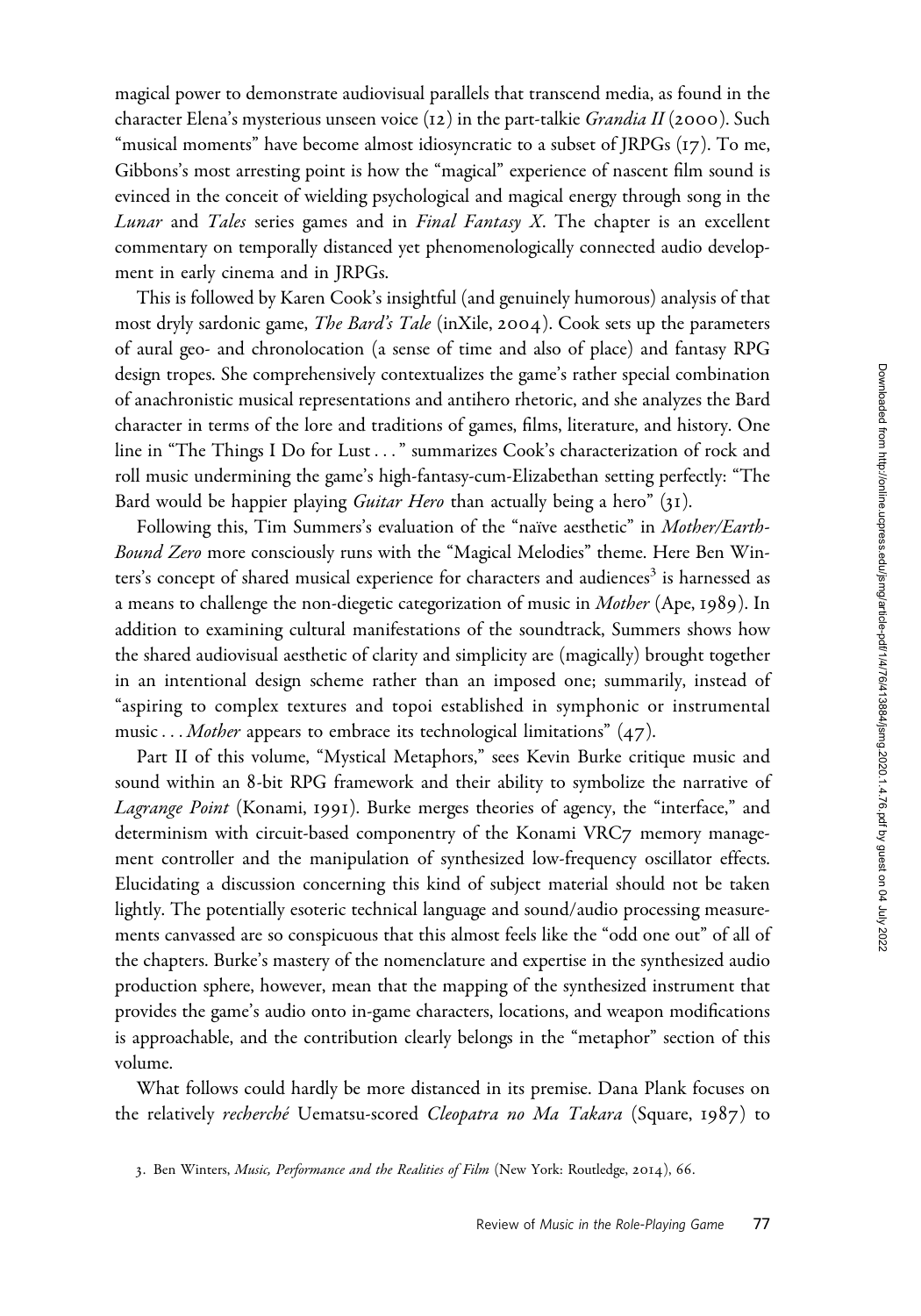explore the paradigm of cultural exoticism. Transcribed passages of its score are highlighted, such as an unstable  $7/4$  meter, Arabic *hijāz* mode-esque melodic figures, and sinuous chromatacism, to situate the game "within established tropes of 'Egyptianness'" (83). Indeed it is shown that while similar motivic material is used to add interest and color in the music of its contemporary Dragon Quest and Final Fantasy series titles, Cleopatra's music uses exoticist compositional language "as a bedrock for the entire score" (9 1). Most captivating is the thematic incorporation of Japanese exoticism and nineteenth-century Egyptomania in the West to substantiate this position, and Plank excels at portraying *Cleopatra's* soundtrack as one engaging entry in a long-reaching cultural dialectic of discovering, appropriating, and musically reifying the "other."

Julianne Grasso takes the stimulating premise that "music offers structures of temporal perception" (101) and uses *Final Fantasy IV* (Square, 1991) to describe a "guide for the conscious perception of passing time as it relates to the narrative of play" (101). An extended plot description, "thick" (98) opening vignette of gameplay sequences, and prolix evaluations (and rejections) of other critical perspectives<sup>4</sup> tend to clutter the author's otherwise insightful application of Jesper Juul's play time and event time framework.<sup>5</sup> Nevertheless, it is right that Grasso rules out alternative, conflicting, and extraneous theoretical premises in order to validate this nuanced musical-narrative-time approach. A series of in-game events such as navigation, transitions, and battles are mapped onto Juul's framework via a visual structure that also echoes Summers's diagrammatic representation published elsewhere.<sup>6</sup> The crux of Grasso's thesis—music's role in temporal mediation during gameplay—is explored successfully, and I would be eager to see its application to other game titles in the future.

To address the significant complexity within the claim that Final Fantasy VTs (Square, 1994) plot "broadly mirrors the structure of the in-game opera" (117), Ryan Thompson draws on corroborative in-game plot structures and salient musical elements. For instance, the game's epilogue uses character image and text combinations that imitate the front matter of opera scores. The player-chosen custom appellations are followed by "as" and an official game name (i.e., "Ryan as" (etc.) fades into "Locke Cole"), recalling a "cast role" listing, here constructed for a player's "own unique staging (that is, playthrough)" (119). I would be jejune in seeking to add to Thompson's exhaustive thematic analysis of the pervasive "leitmotivic—melodic fragments" (120) that are introduced and recontextualized throughout FF VTs score. An outlining of the character Celes's poignant musical identity ascribed through her theme is particularly assiduous, and traces manifold "general-turned-opera singer" (122) storylines across a game in three acts (another operatic hint) that requires between forty and sixty hours to complete  $(121)$ .

<sup>4.</sup> Mihaly Csikszentmihalyi's flow theory (111) is mentioned so briefly and so late in the chapter that its inclusion seems unnecessary.

<sup>5.</sup> Jesper Juul, "Introduction to Game Time," in First Person: New Media as Story, Performance, and Game, ed. Noah Wardrip-Fruin and Pat Harrigan (Cambridge, MA: MIT Press, 2004), 131–142.

<sup>6.</sup> Tim Summers, "Analysing Video Game Music: Sources, Methods and a Case Study," in Ludomusicology: Approaches to Video Game Music, ed. Michiel Kamp, Tim Summers, and Mark Sweeney (Sheffield, UK: Equinox, 2016), 25.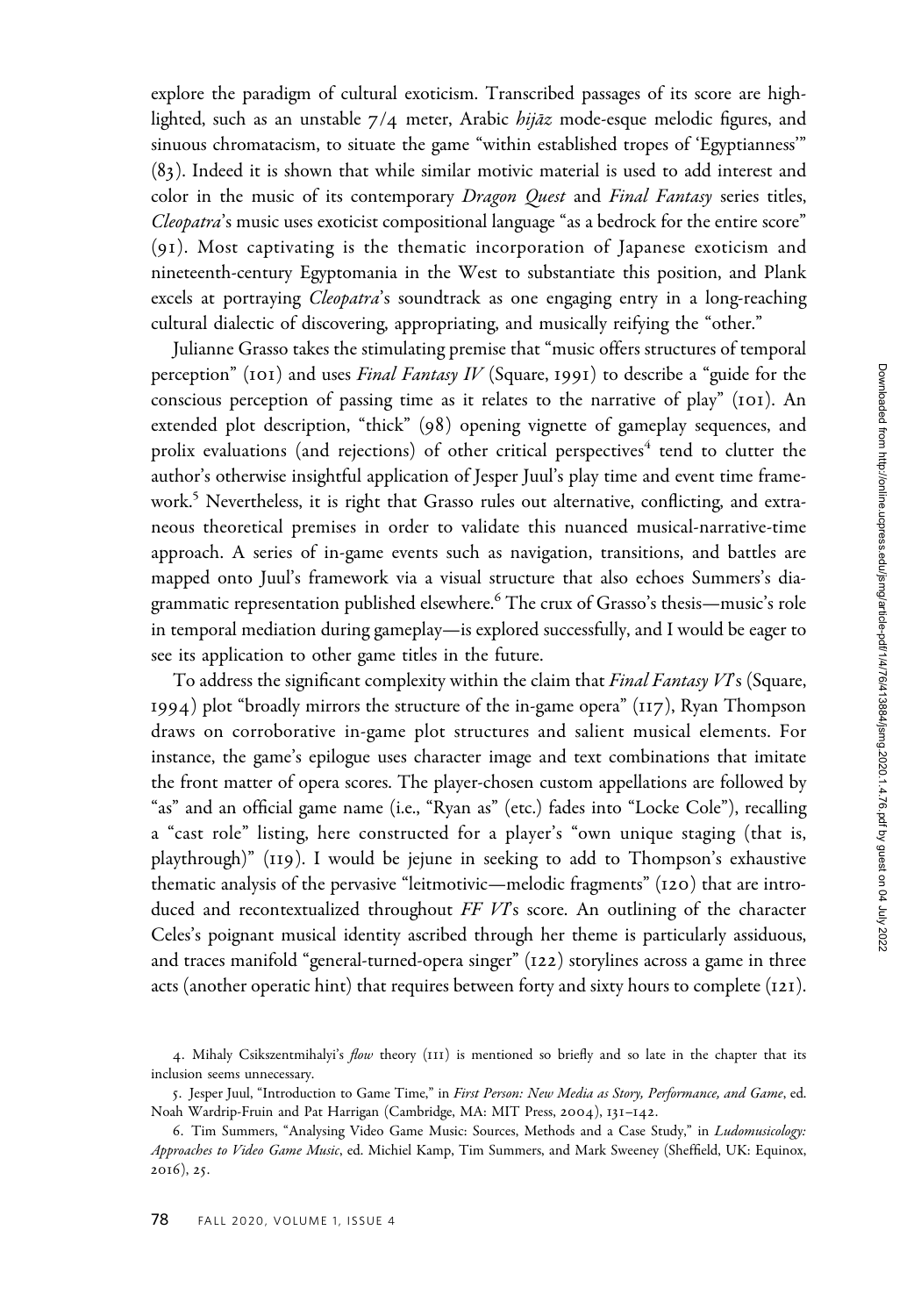Based on Thompson's indited logic, I can associate the game's *mise-en-scène* composition, design scheme, and narrative format with operatic conventions, staging methods, and concertgoer paraphernalia. However, there is a residual impression of the author's contribution being inhibited by the confines that a single chapter imposes. In offering an "opera playbill that might accompany a critical playthrough of Final Fantasy VI" (127) Thompson succeeds entirely, and as the complexities of this proposed musical metaphor translate into meaning for me, I begin to envisage the benefits of a lengthier conduit for their transmission.

It is not surprising that the majority of video games discussed in Parts I and II of this volume are JRPGs, but the transition to a Western RPG focus in Part III is certainly a welcome one.

Michiel Kamp demonstrates in "Ludomusical Dissonance in *Diablo III*" that so much of the audio players experience in the act of gameplay bears signification accepted so axiomatically that it is only rendered subconsciously. Kamp discusses a portentous sforzando tutti chords stinger in Diablo III (Blizzard, 2012) via a compelling scribed journey akin to a meandering RPG plot. "Ludic" and "narrative" contracts and their operations within gameplay/narrative junctions establish the relevance of "ludonarrative dissonance"; music's ludonarrative involvement is considered regarding Isabella van Elferen's ALI (affect-literacy-interaction) model,<sup>7</sup> which in turn refers to José Zagal's "ludoliteracy";<sup>8</sup> and "the importance of genre in musical ludoliteracy"  $(137)$  sees Collins's and Summers's delineations of game and music genre laced with Kamp's own harmonic analysis. It is only then that the author fully draws together the ludoliteracy components of narrative and gameplay, arguing that "music's double allegiance to both these poles means it will remain an important signpost of ludonarrative dissonance" (142). Throughout this chapter, Kamp extracts semiotic meaning from an ostensibly innocuous stinger with an anfractuous style that highlights the analytical benefits of exposing recorded gameplay to theories of narrativity, literacy, and semiology.

In the following chapter, Meghan Naxer suggests a fundamental (but not onerous) restructuring of undergraduate music theory programs to form a curriculum framework that is based on multiple RPG-style plot- and choice-based structures. What I find most refreshing about this proposed scheme is that it does not seek to "gamify" individual music theory learning activities by injecting them with Caillois's agôn in a hope to increase their superficial competitive appeal.<sup>9</sup> Naxer's resulting didactic blueprint is grounded solidly in self-determination, autonomy, and volitional engagement concepts and aims to harness the potential cognitive benefits afforded by its design while still teaching the sine qua non of music theory. Some of the diverse grading and feedback suggestions within the author's inspired scheme appear quixotic, if not unfeasible, in their

<sup>7</sup>. Isabella van Elferen, "Analysing Game Musical Immersion: The ALI Model," in Ludomusicology: Approaches to Video Game Music, ed. Michiel Kamp, Tim Summers, and Mark Sweeney (Sheffield, UK: Equinox, 2016), 32-52.

<sup>8.</sup> José P. Zagal, Ludoliteracy: Defining, Understanding, and Supporting Games Education (Pittsburgh, PA: ETC Press, 2010).

<sup>9.</sup> Roger Caillois, Man, Play and Games, trans. Meyer Barash (1961; repr., Urbana: University of Illinois Press, 2001), 13.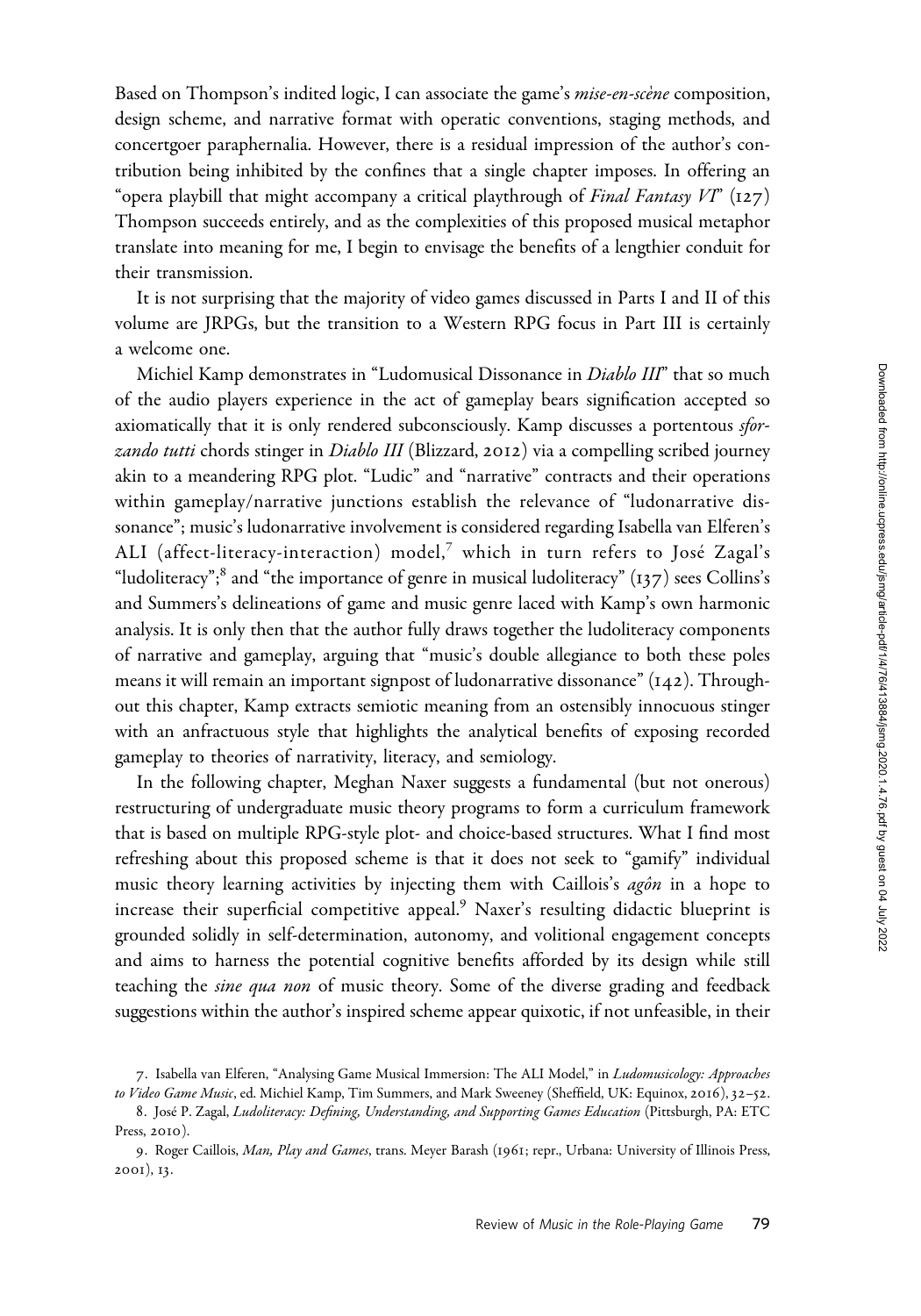aspiration (150), although the assessment guide templates provided serve to attenuate this. Overall, Naxer offers an innovative alternative syllabus, and she convincingly answers the chapter's critical question of what makes "RPGs a good role model for music theory pedagogy"  $(146)$ .

Kate Galloway then describes the employment of auto-ethnographic research methods in "Soundwalking and the Aurality of Stardew Valley." Therein, Stardew Valley's (ConcernedApe, 2016) two distinct environmental moieties are depicted, with the oppressive mega-corporation Joja interior featuring manufactured, metronomic sounds of urban modernity, and the idyllic Stardew Valley with its farmland and forests offering organic, sporadic sounds belonging to the natural world. Some descriptive contradictions seem confusing; the claim that "it's not the player's goal to master or overcome the environment" (165) is followed by recounting (colonizing) in-game actions such as chopping trees down (168), scything grass, and crushing stone (173). This notwithstanding, it is the author's modus operandi of embracing apposite observational methods that is enlightening. These include utilizing the avatar's unavoidably slow movement pace for ambulatory exploration, dissecting the game's omission of audible in-game speech, and navigating the inexorable storytelling quandary of diegetic and non-diegetic sound by signposting sonic indicators. In operating with a malleable conceptual toolset, Galloway demonstrates with ingenuity where the next steps in virtual ethnography research may be taken.

In Chapter 11 Michiel Kamp and Mark Sweeney reveal that instantiated within the score for The Elder Scrolls V: Skyrim (Bethesda, 2011) are significant elements of Carl Dahlhaus's conception of *Naturklang* and *Klangfläche*,<sup>10</sup> a "sense of stasis paradoxically reliant on an inner drive" (182) and the "outwardly static but inwardly in constant motion" (182) sound-sheet, respectively. Several specific score cues with "unresolved nonharmonic tones" (193), "long-held chord clusters" (185), and meandering (if not washy) rhythmic activity of several score cues are convincingly shown to exhibit Dalhaus's crucial notion of stasis. This is employed to describe Skyrim's musical aesthetic, which is "well suited to the phenomenological experience of exploring the virtual world" (193). The proposition is stabilized via interwoven transcribed score passages, a gameplay screenshot and a spectrogram figure, along with a discourse encompassing an illuminating plethora of artistic expressions and compositions (Grieg, Friedrich, Sibelius, and Beethoven), and framed (literally) through evaluations of actual world and gameworld exploration temporalities. Great pains are taken to substantiate the epistemological foundations of this endeavor, and I believe that this chapter is one of the most cogent arguments for ludomusicology's substantive position in academe.

Steven Reale's final "Barriers to Listening in *World of Warcraft"* chapter begins by reviewing the instability of textual authority, an appraisal of the "systemic flux" (198) that characterizes the MMORPG genre, and the interactive indeterminacy that players encounter in World of Warcraft (WoW, Blizzard, 2004–).<sup>11</sup> Reale's theoretical framework thence

<sup>10.</sup> Carl Dahlhaus, Nineteenth-Century Music, trans. J. Bradford Robinson (Berkeley: University of California Press, 1989).

<sup>11</sup>. This includes WoW's Cataclysm, The Burning Crusade, Battle for Azeroth, and Wrath of the Lich King expansions and eras.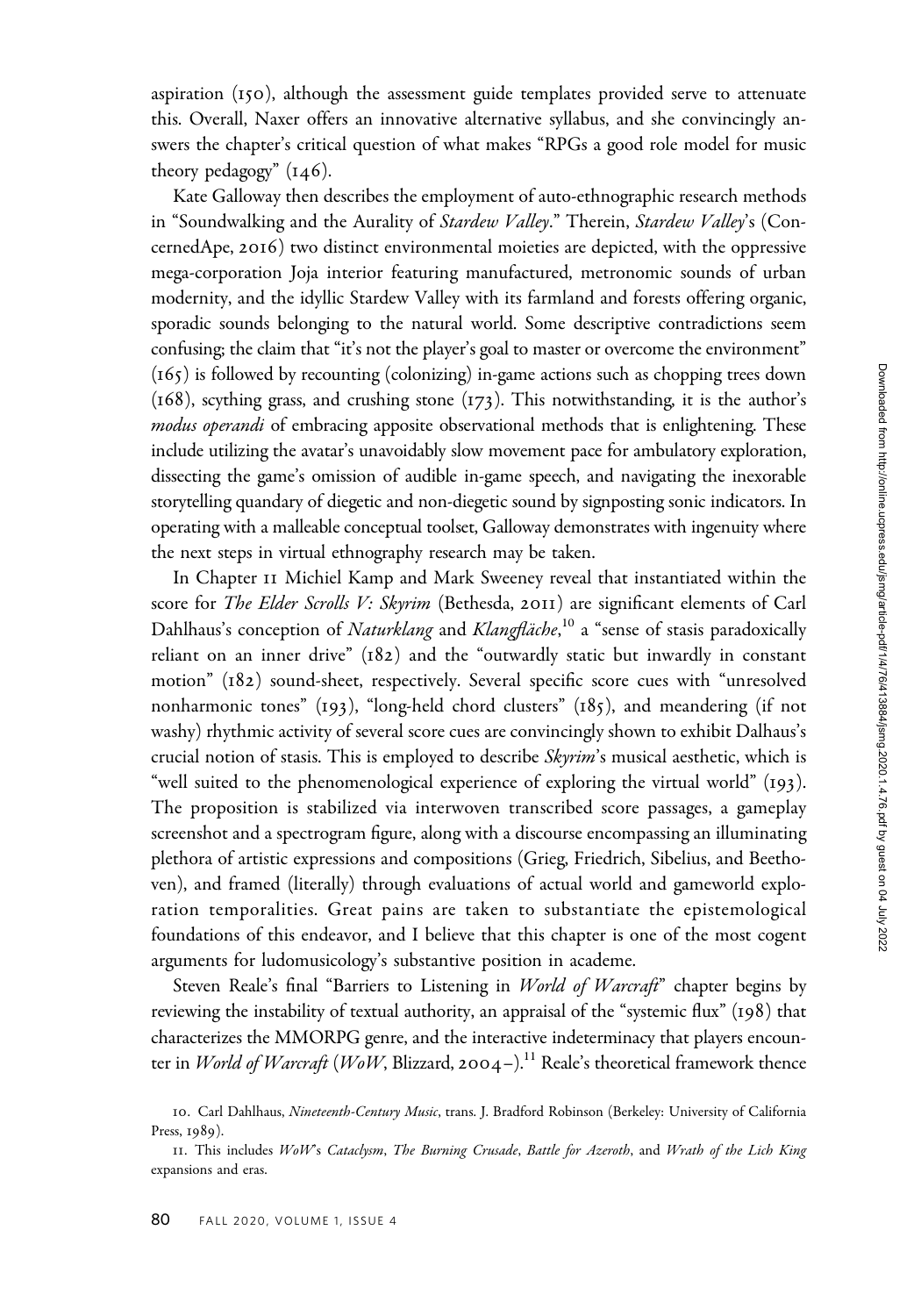Downloaded from http://online.ucpress.edu/jsmg/article-pdf/1/4/76/413884/jsmg.2020.1.4.76.pdf by guest on 04 July 2022

determines the barriers that prevent players from listening in WoW and other MMORPGs, and lists their synchronic or diachronic categorization. Reale posits that "anything that prevents a player from experiencing content" (200) may be a synchronic barrier, from insufficient computer componentry, to player skill ineptitude, through to mere limitations of time constraints and disinterest. Largely based on expansion packs, game updates, and their gameworld consequences, diachronic barriers are a "quintessential feature of MMORPGs like [WoW]" (201). These changes manifest in an "ever-changing synchronic game state" (202), which Reale explains through a combination of descriptive passages, notated gameplay experiences, score excerpts, and gameplay screenshot figures. As many of the "barriers" listed here have been discussed elsewhere, the longevity of this chapter belongs to the stratification of such observations, the experiences that precipitate them, and their specific relevance to music. The theoretical framework offered here not only undergoes a thorough employment in this chapter, but it also promises many more effective applications to other MMORPGs, other game genres, and actual world activities.

The optimism of future application promises can be said of this volume as a whole. With savants Gibbons and Reale at the helm, and a series of respected field proponents contributing chapters, the richness and authority of the volume's scholarship were all but assured. Its purview is broad—almost dizzyingly so—for which it is unapologetic. As an exploration in "applying a range of methodological approaches to the study of a single game genre"  $(1)$ , Music in the Role-Playing Game announces the teleological construct by which it operates. Therefore, my initial point of curiosity regarding the comfortable distillation of so many rich and diverse methodologies is in fact responded to through the unique quiddity imbued within each chapter. The volume breaks new ground as the first scholarly book focusing solely on RPG music and should be recommended to game theorists, music scholars, and fans of the genre. In my estimation, it also offers a significant and valuable contribution to the field of ludomusicology and will likely become an indispensable took kit in future studies of audiovisual narrativity.  $\blacksquare$ 

Barnabas G. Smith

## BIBLIOGRAPHY

- Caillois, Roger. Man, Play and Games, translated by Meyer Barash. 1961; reprint, Urbana: University of Illinois Press, 2001.
- Kamp, Michiel, Tim Summers, and Mark Sweeney. "Introduction." In Ludomusicology: Approaches to Video Game Music, edited by Michiel Kamp, Tim Summers, and Mark Sweeney. Sheffield, UK: Equinox, 2016.
- Juul, Jesper. "Introduction to Game Time." In First Person: New Media as Story, Performance, and Game, edited by Noah Wardrip-Fruin and Pat Harrigan, 131-142. Cambridge, MA: MIT Press, 2004.
- Moseley, Roger. "Roundtable: Current Perspectives in Music, Sound, and Narrative in Screen Media." In The Routledge Companion to Screen Music and Sound, edited by Miguel Mera, Ronald Sadoff, and Ben Winters, 108–123. New York: Routledge, 2017.
- Summers, Tim. "Analysing Video Game Music: Sources, Methods and a Case Study." In Ludomusicology: Approaches to Video Game Music, edited by Michiel Kamp, Tim Summers, and Mark Sweeney. Sheffield, UK: Equinox, 2016.